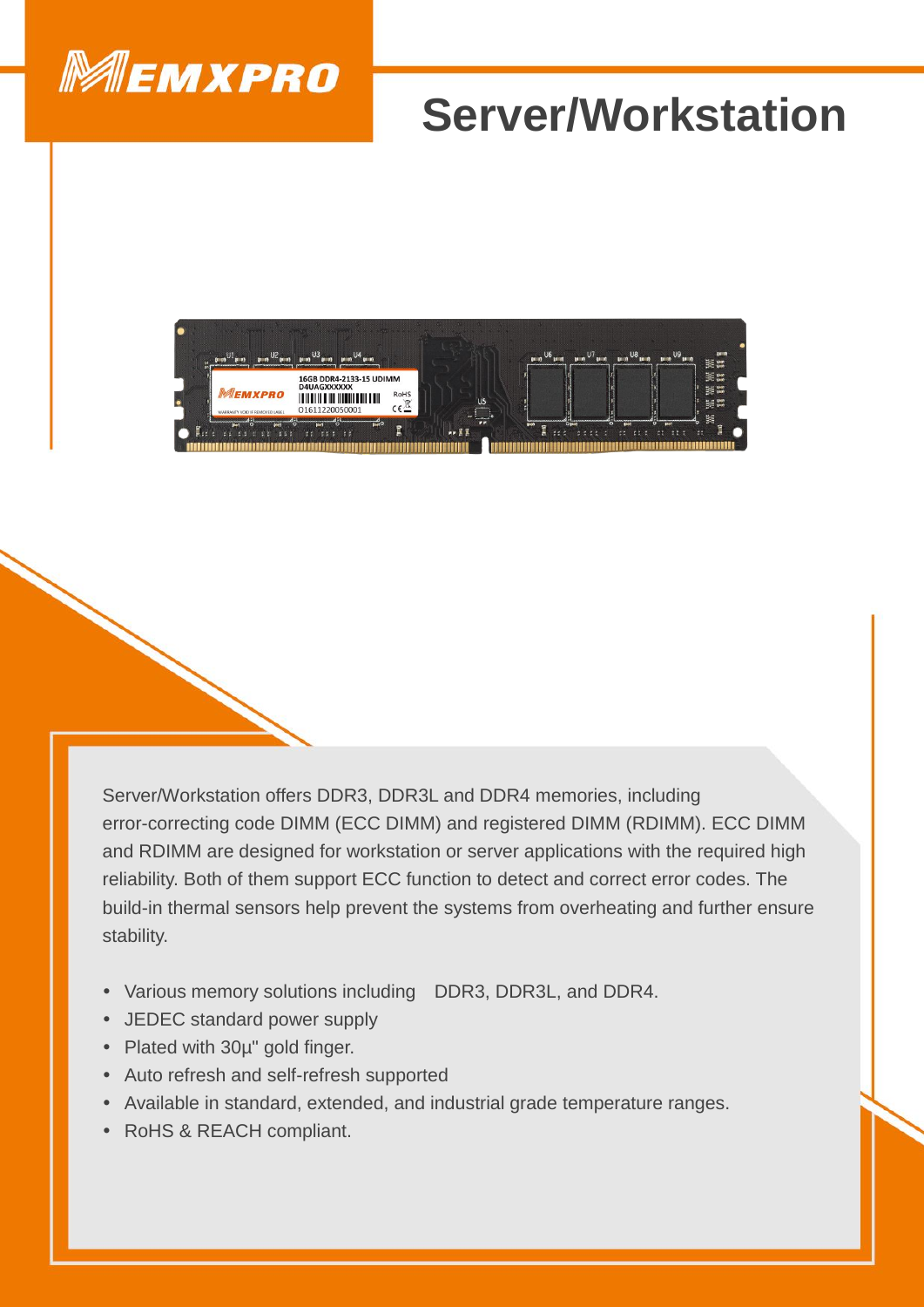



| <b>Product Model</b> | <b>DDR3/DDR3L Server/Workstation</b> | <b>DDR4 Server/Workstation</b> |
|----------------------|--------------------------------------|--------------------------------|
| <b>DIMM Type</b>     | ECC DIMM / RDIMM                     | ECC DIMM / RDIMM               |
| Data Rate /          | 1066/1333/1600/1866 MT/s             | 2133/2400/2666 MT/s            |
| <b>Density</b>       | 1GB/2GB/4GB/8GB/16GB                 | 4GB/8GB/16GB/32GB/64GB/128GB   |
| Voltage              | 1.5V/1.35V                           | 1.2V                           |
| Pin count            | 240-pin                              | 288-pin                        |
| Width                | 72-Bit                               | 72-Bit                         |
| <b>PCB Height</b>    | $18.75$ mm ~ 30.00mm                 | $18.75$ mm ~ 60.00mm           |

## MemxPro Inc.

**Tel :** 886- 2-8978-8997 **Fax :** 886-2-3393-0516 **E-mail:** info@memxpro.com **Address:** 4F., No.32, Xiwei St., Sanchong Dist., New Taipei City, 24155, TAIWAN(R.O.C.)

© MemxPro Inc. MemxPro reserves the right to change products, information and specifications without notice and is provided on an "AS IS" basis,<br>without warranties of any kind. Products and specifications discussed herein

**www.memxpro.com**